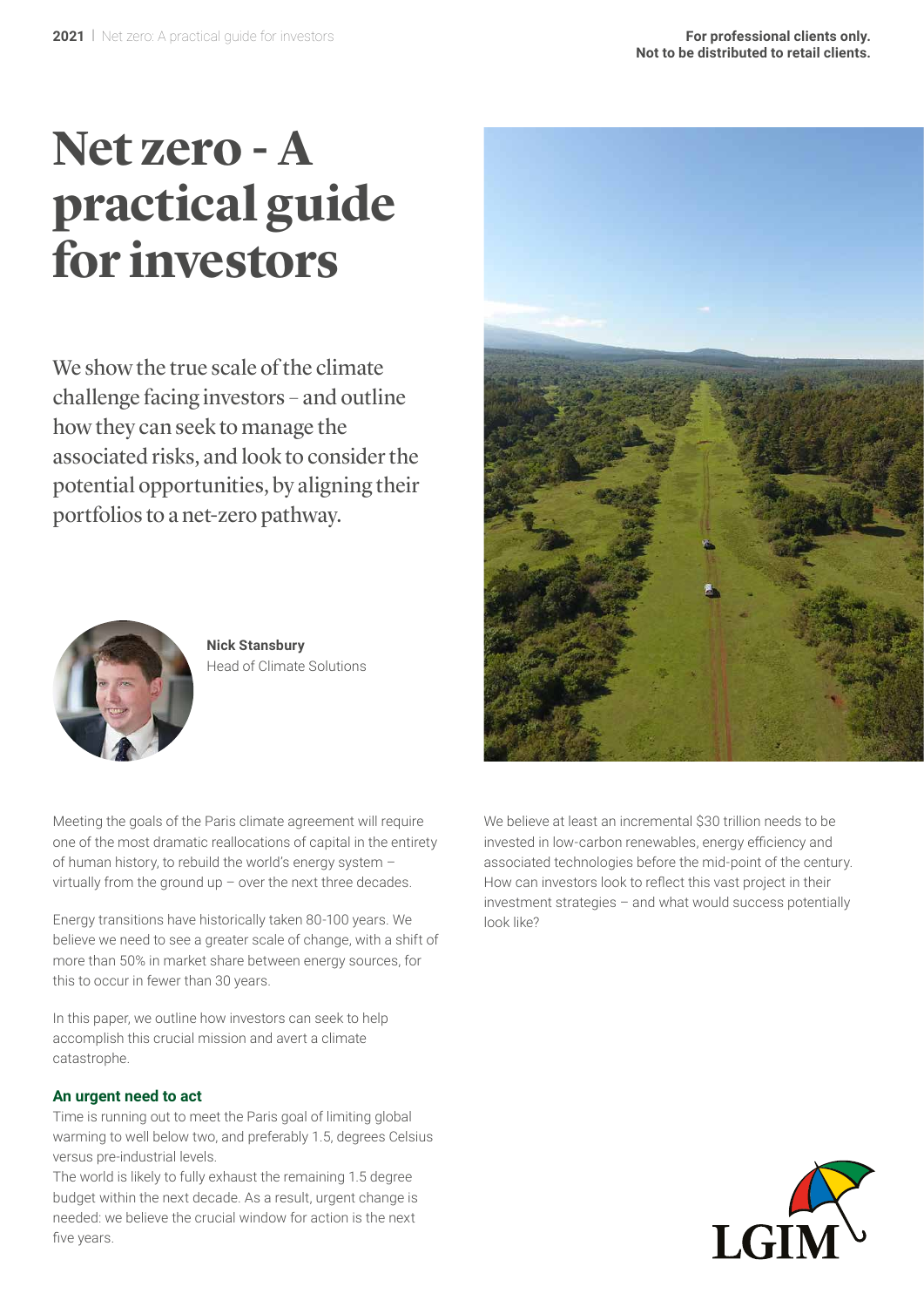## **The global energy mix**



Source: LGIM as at 27 May 2021. There is no guarantee that any forecasts, which are made for illustrative purposes only, will come to pass

#### **Identifying and evaluating outcomes**

Part of the challenge of integrating climate considerations is the need to look at the risks through a forward-looking, rather than backward-looking, lens.

#### **At LGIM, we use three central climate scenarios in our analysis:**

**1)** The world takes no policy action, in a 'business as usual' pathway, which in our view is consistent with global warming of around 3.5 degrees by 2100. This scenario would be associated with significant physical risks in the second half of the century, potentially resulting in widespread macroeconomic disruption and associated geopolitical stress.

**2)** The world takes clearly organised, logical policy steps to reduce global emissions at a rate fast enough for an outcome consistent with well below two degrees (although not to net-zero emissions). This scenario has far smaller physical risk consequences, but is associated with moderately significant transitional risks as carbon costs rise from near zero today to around \$400 a tonne by 2050.

**3)** The world does little to address climate change until the end of the decade, thereafter attempting to reduce cumulative emissions by the amount it needed to under the second scenario. This 'disorderly' scenario results in material macroeconomic disruption, creates a material risk of stranded assets, and pushes carbon prices to \$1,000 a tonne by the end of the forecast period.



## **Climate scenarios**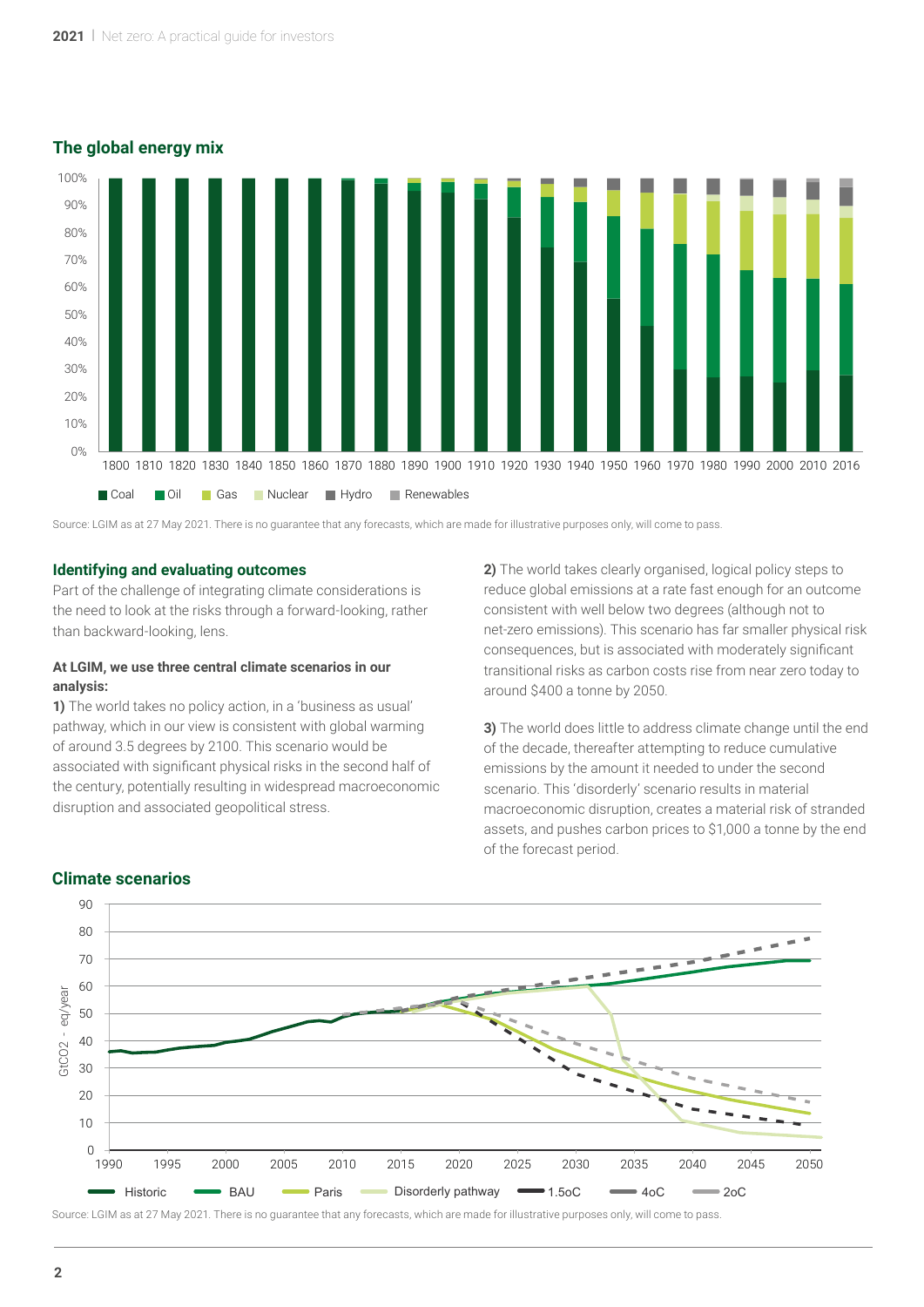Each scenario brings with it significant consequences for long-term investors, as is evident from our analysis of the different impact on global stock markets of scenarios two and three.



#### **Illustrative impact on global equities of orderly vs disorderly scenarios**

The chart shows a representative universe of global equities. The lines should be interpreted as representing a point-in-time risk, just like VaR or equivalents do. In other words, we are looking at relative performance: underlying equity markets might well rise over the time horizon, but rise by less than in a business-as-usual scenario as a consequence of this mis-priced risk being realised.

Source: LGIM as at 27 May 2021. There is no quarantee that any forecasts, which are made for illustrative purposes only, will come to pass. Past performance is not a guide to the future. The value of an investment and any income taken from it is not guaranteed and can go down as well as up; you may not get back the amount you originally invested.

#### **An active approach**

Climate risk is highly stock specific in nature. It is difficult, in our view, to analyse climate risk effectively by only considering top-down factors. Two very similar companies may, by the nature of their underlying business model, present very different climate-risk profiles, either to an orderly transition to a well-below two-degree world, and to a lesser extent to the physical risks of a four-degree world. There are strong reasons to believe that climate risk is not properly priced into markets today, not least the uncertainty over which outcome the world is heading towards.

We believe climate risk should be considered alongside all other investment risks and integrated into all parts of an investment process. Within LGIM's active strategies, our ability to assess and price these risks accurately has been improved with the development of L&G's LGIM Destination@Risk toolkit, which converts the macroeconomic changes from any given climate scenario into a company (or country) specific risk.

#### **Assessing the impact of climate risk on company earnings**



For illustrative purposes only. Forecasts made are for illustrative purposes only and may not come to pass.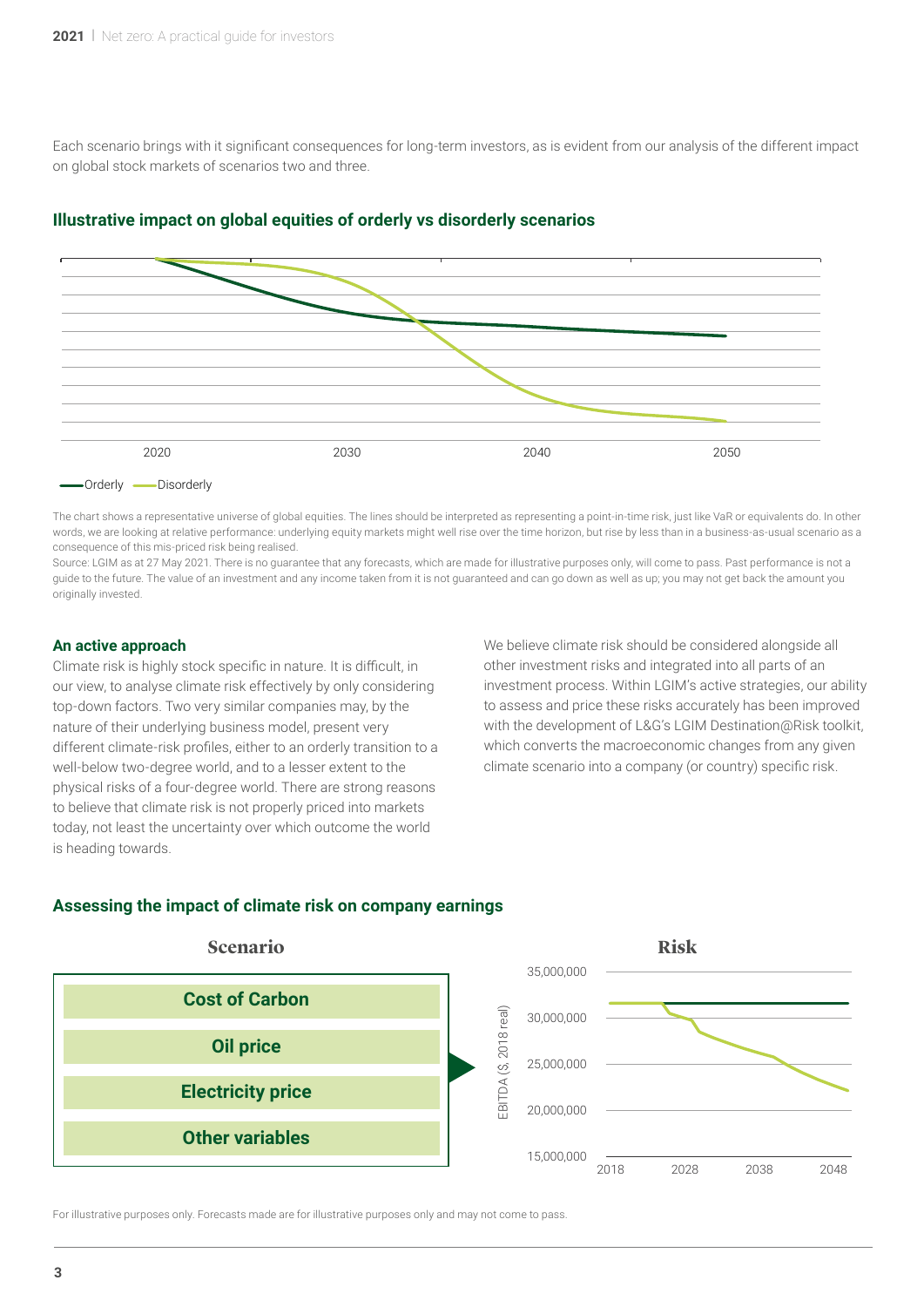Regardless of investment approach and asset class – active or index, public or private – we believe that persistent, active engagement with companies is critical to tackling environmental, social and governance issues. As a result, we engage with companies worldwide on behalf of our clients to press them to consider sustainability risks, develop resilient strategies and consider all their stakeholders.

Under LGIM's [Climate Impact Pledge](https://www.lgim.com/uk/en/responsible-investing/climate-impact-pledge/), we target approximately 1,000 companies in 15 climate-critical sectors that are responsible for more than half of the greenhouse gas emissions from listed equities, pressing them to hasten the energy transition and enacting sanctions against those that do not meet our minimum standards.

#### **Integration in index strategies**

Our analysis confirms that climate risk and the carbon intensity of revenues tend to be moderately correlated. This is relatively intuitive – the bulk of transition risk tends to be in those areas where carbon intensity is greatest, in sectors like industrials, mining, energy and utilities.

Investors who move from standard index-tracking funds into strategies that reduce or 'tilt' their exposure away from high-carbon stocks are therefore likely to be reducing their climate risk, in our view. The chart below illustrates that there is a significant but imperfect correlation between climate risk and carbon intensity. Using a scenario-led approach, an investor can evaluate how much risk improvement has been achieved for a given degree of carbon intensity reduction. This can then be used to inform setting tracking-error budgets over time.

## **Tracking transition risk: Illustrative transitional risk and carbon intensity of revenue**



Source: LGIM as at 27 May 2021. This chart is for illustrative purposes only.

The value of an investment and any income taken from it is not guaranteed and can go down as well as up, you may not get back the amount you originally invested.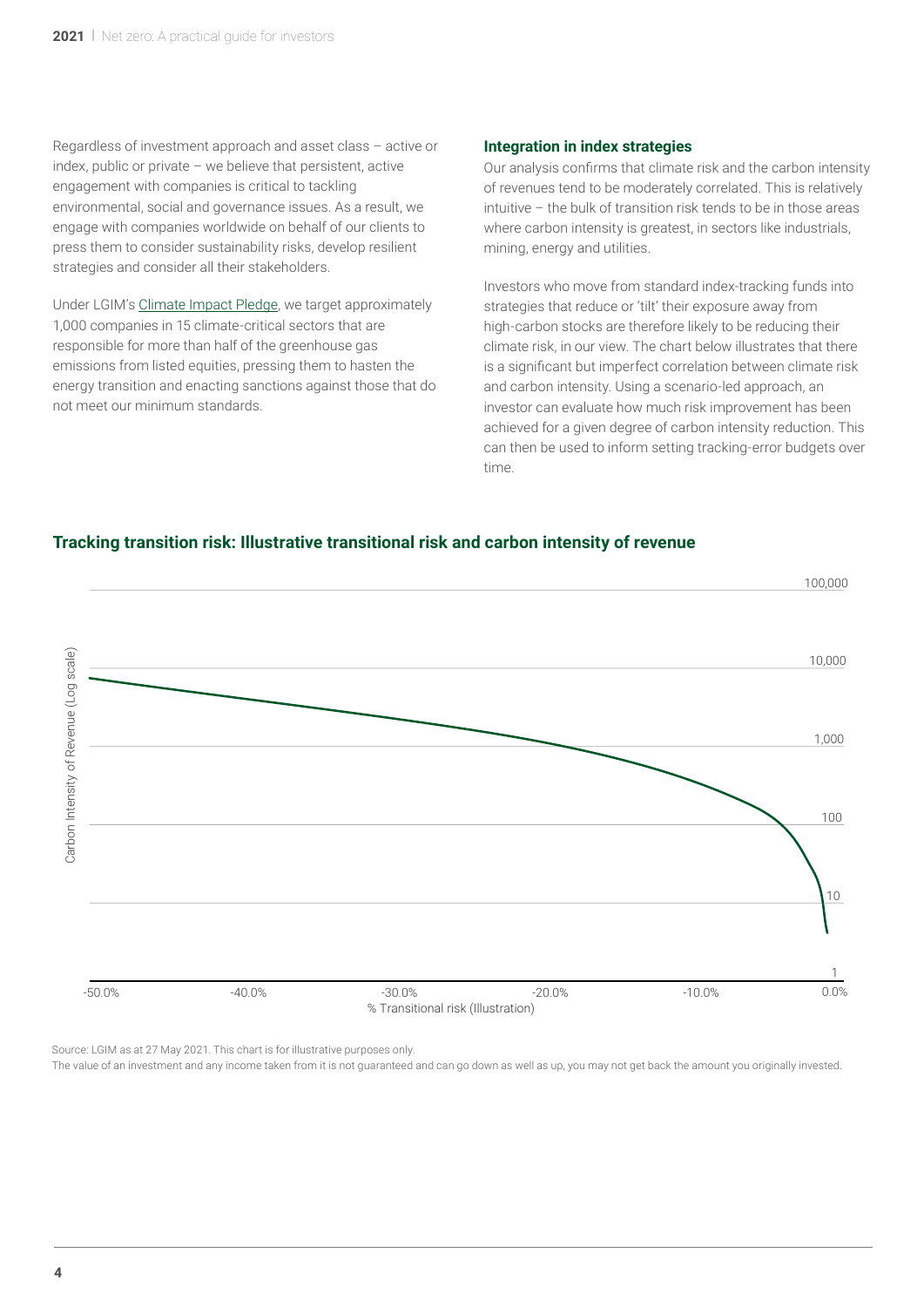#### **Moving beyond risk and return**

Integrating climate risk into an investment strategy can reduce, but not eliminate climate risk altogether. It is also unlikely to alter the climate outcome that the world, and therefore investors, realise. It is clearly the case that there is a significant different in realised risk between an orderly well-below two-degree transition – the preferred outcome, with the best risk profile over the long term – versus either climate failure or the more probable disorderly transition. Investors cannot easily hedge against this latter eventuality; they can only act in such a way to reduce the probability of the eventuality itself occurring.

Given this imperative, many investors are seeking to move beyond only evaluating financial risks, and instead considering whether they can improve the climate alignment of their portfolios. In most cases, they are seeking to do as much as is possible without sacrificing risk-adjusted returns and without compromising on their desired financial outcomes. Many investors are also seeking to set 'net zero' or similar aspirations – and want to understand what pathways there are available to them to achieve that goal.

Our LGIM Destination@Risk toolkit analyses around 5,000 companies globally, using a combination of both backwardlooking data and a risk-adjusted view of forward-looking targets to understand how carbon intensive we would expect each of these companies to be in 2030. By then mapping these forward estimates of carbon intensities to sector-derived targets from climate models, we can transform an expected carbon intensity into an equivalent 'temperature alignment'.

2030 only takes us so far towards understanding alignment to net zero in 2050, as we believe forecasting after 2030 is unlikely to be terribly accurate. Our forward decarbonisation targets are then benchmarked against appropriate targets, given the starting point of the company in question (recognising how fast the company either has or has not decarbonised). We also measure the temperature alignment of sovereign and quasi-sovereign entities in a similar way.

By aggregating the temperature alignment<sup>1</sup> of all securities in a portfolio, and then weighting them by their respective contribution to the portfolio's carbon intensity, we can calculate an overall temperature alignment for that portfolio.



## **Measuring temperature alignment, and forecasting a company's expected future rate of decarbonisation**

Source: LGIM as at 27 May 2021. There is no guarantee that any forecasts, which are made for illustrative purposes only, will come to pass

1 A company's temperature alignment (sometimes referred to as "implied temperature rise") is a quantification of the likely future climate outcome that the world would obtain if every emitting entity behaved in a similar way to the entity being measured.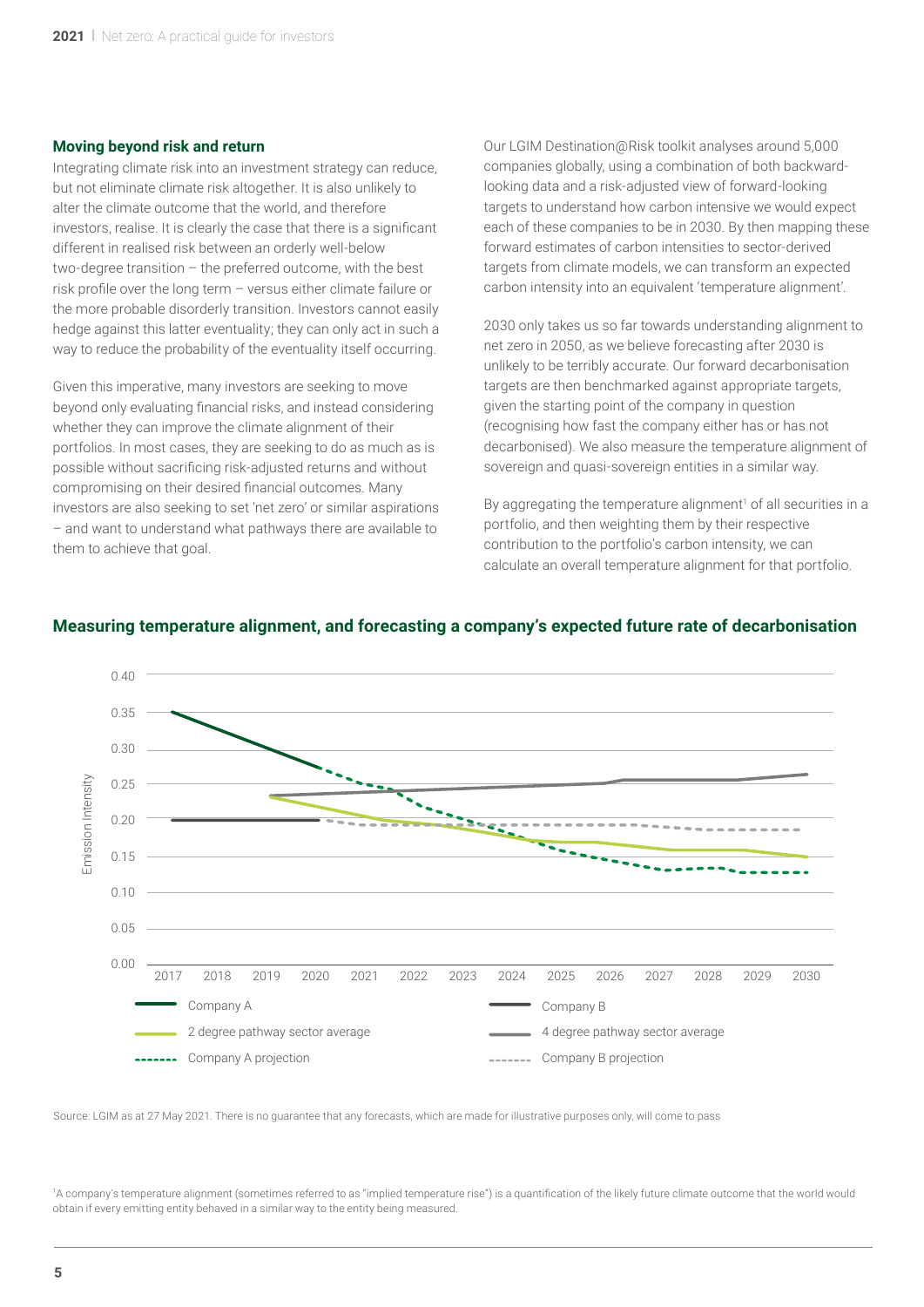

## **Distribution of temperature alignments by enterprise value**

Source: LGIM as at 27 May 2021. The data provided, which represent a universe of global equities, are illustrative in nature only and do not imply a probability of achieving any given climate outcome.

Less than 25% of the companies covered by our LGIM Destination@Risk model are aligned to a Parisconsistent climate outcome. And only a very small majority are aligned to our 1.5 degree-consistent target of net-zero greenhouse gasses by 2050. This is consistent with what we observe at a global level – and supports the concerning conclusion that the world is currently aligned to a pathway consistent with more like three to four degrees, as is most of the universe covered by our model today. Intuitively, most major indices and portfolios tend to be aligned to climate outcomes of around three degrees.

#### **Closing the gap**

It is probably impossible to align a well-diversified portfolio today to a net-zero outcome, or even to 1.5 degrees, given the current data and the trajectory of the world. But doing nothing leaves investors with a significant 'gap risk' to a net-zero outcome. While it is difficult to predict precisely the size of this gap, our modelling suggests that by 2050 a diversified global index might only have decarbonised by 10%-20%, leaving a gap of at least 80%. How can investors look to close that gap and align to net zero?



## **Net zero alignment - an illustration**

The value of an investment and any income taken from it is not guaranteed and can go down as well as up, you may not get back the amount you originally invested.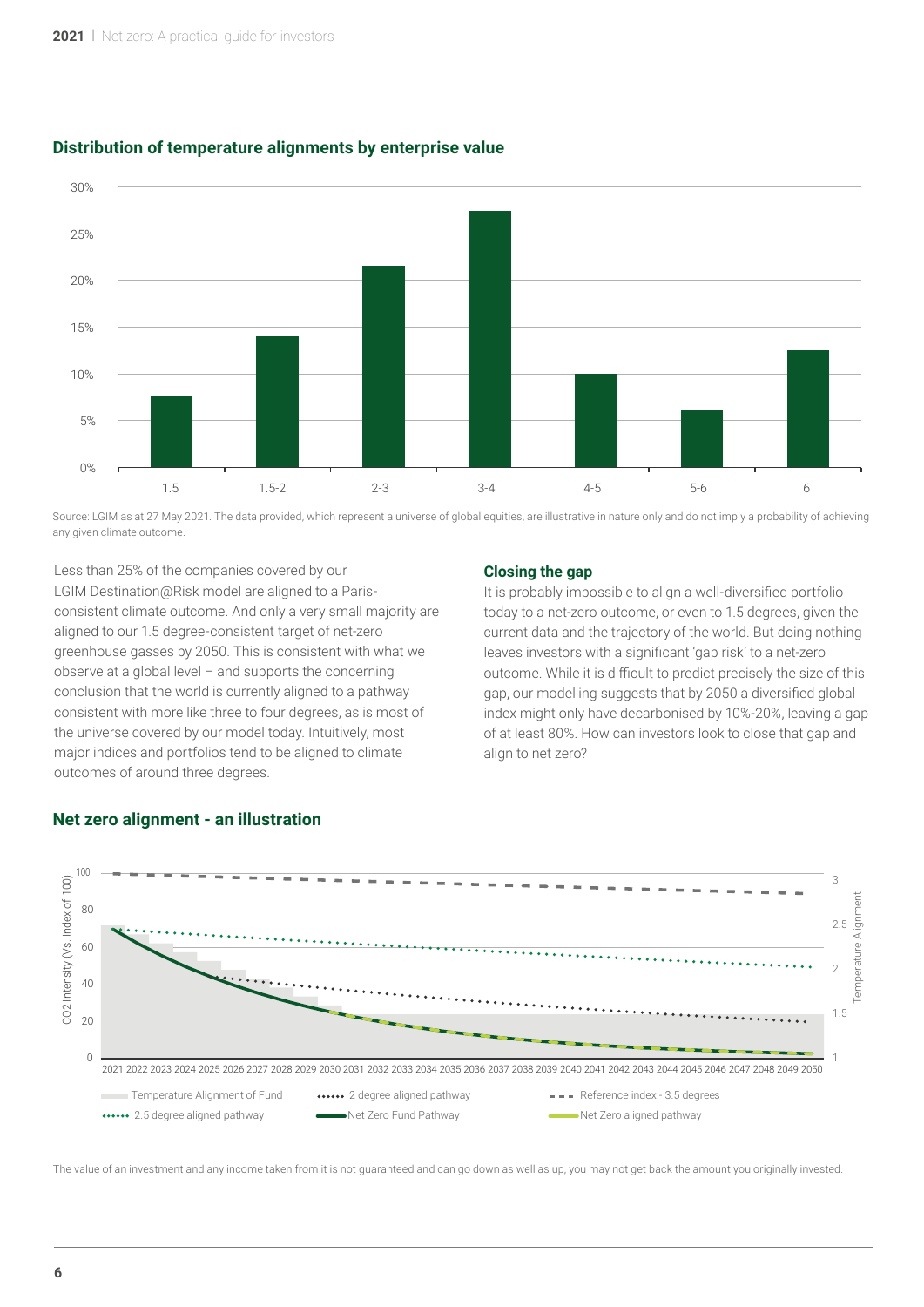The most straightforward approach is to approach the problem ex-post. This would involve targeting a reduction in overall CO2 emissions at a portfolio level of a certain quantity each year – and solving for the required problem as an outcome at each time point. This approach has clear advantages, assuming the required rate of decarbonisation is high enough, it is demonstrably aligned to a net-zero outcome, and constructing the portfolio requires little subjective or qualitative analysis. Closing the gap from the top down is an intuitive and transparent solution, in our view.

However, it is also possible to approach the challenge from an ex-ante perspective, by combining a top-down carbon target with an attempt to predict at the start of each time period whether the stocks in the portfolio are likely to decarbonise at a sufficiently fast rate to warrant inclusion at the end. This approach attempts to identify the carbon 'winners' upfront, rather than to back-solve for them after the fact. Doing so, though, requires both a higher tolerance for tracking error and using both qualitative and quantitative analysis in addition to raw data.

The illustration above shows one possible implementation of such a strategy. Assuming a reference index that is aligned to a three-degree climate outcome, and a forward decarbonisation rate of about 1%, leaves an investor with a net-zero gap risk of approximately 90%.

The alternative approach would be to seek to decarbonise the portfolio by 30% in the first year, by screening out a portion of the highest emitters. The portfolio would also reduce its alignment from three to 2.5 degrees. The combination of a higher 'natural' rate of decarbonisation, and the portfoliomanagement actions in the first year, would close about one-third of the original gap, our analysis suggests.

For the next decade, the fund manager would need both to reduce the temperature alignment of the portfolio by 0.1 degrees, while simultaneously decarbonising at a portfolio level. By 2025 the fund would be on track for an 80% reduction in emissions, having closed over three-quarters of the original gap, according to our analysis. By 2030, the portfolio would be in full alignment with net zero, and on track for net zero by 2050, assuming the investee companies continue to deliver on their forward commitments.

## **Multiple options**

Climate risk presents demonstrable first-order risks to investors, who face a choice about how to respond. We have outlined two potential options: through allocating capital to active managers who can demonstrate a robust approach to climate integration; and through choosing lower-carbon index portfolios to reduce that risk from the top down. However, the most significant risk factor – the climate outcome itself – is not one that can simply be diversified or hedged away. The only way we can address this risk is through action to change the behaviour of companies themselves.